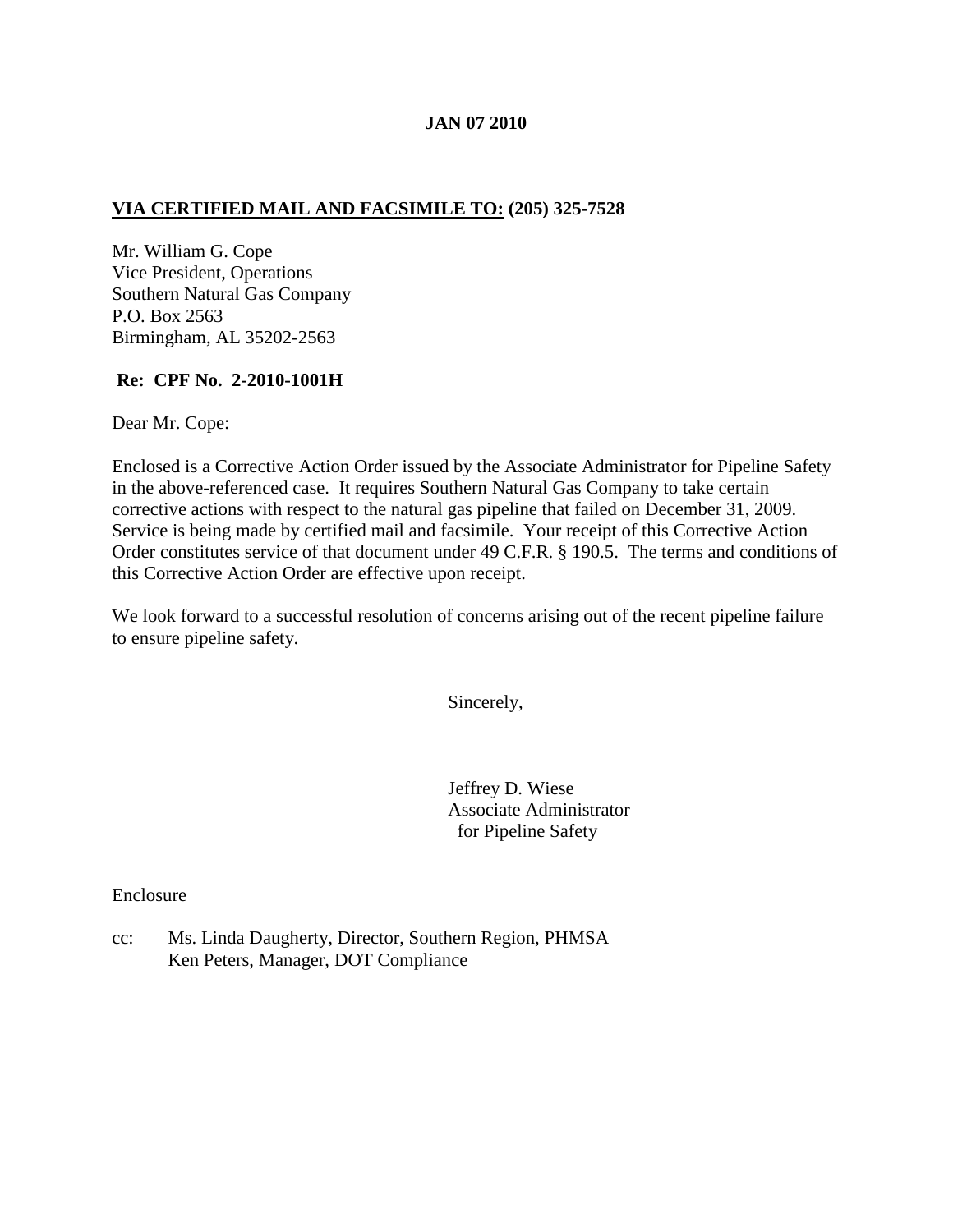## **U.S. DEPARTMENT OF TRANSPORTATION PIPELINE AND HAZARDOUS MATERIALS SAFETY ADMINISTRATION OFFICE OF PIPELINE SAFETY WASHINGTON, D.C. 20590**

**)**

**)**

**In the Matter of )**

**Southern Natural Gas Company, ) CPF No. 2-2010-1001H**

**\_\_\_\_\_\_\_\_\_\_\_\_\_\_\_\_\_\_\_\_\_\_\_\_\_\_\_\_\_\_\_\_\_\_\_\_\_\_\_\_\_\_**

**\_\_\_\_\_\_\_\_\_\_\_\_\_\_\_\_\_\_\_\_\_\_\_\_\_\_\_\_\_\_\_\_\_\_\_\_\_\_\_\_\_\_)**

**Respondent. )**

# **CORRECTIVE ACTION ORDER**

### Purpose and Background

This Corrective Action Order is being issued, under authority of 49 U.S.C. § 60112, to require Southern Natural Gas Company (SNG or Respondent) to take necessary corrective action to protect the public, property, and the environment from potential hazards associated with a failure involving the North Main Loop 24-inch natural gas pipeline.

On December 31, 2009, a failure occurred on Respondent's 24-inch North Main Loop in Cleburne County, Alabama, resulting in the release of natural gas and evacuation of six people. The cause of the failure has not yet been determined. Pursuant to 49 U.S.C. § 60117, the Pipeline and Hazardous Materials Safety Administration (PHMSA), Office of Pipeline Safety (OPS), Southern Region initiated an investigation of the accident.

### Preliminary Findings

- At approximately 11:07 p.m. C.S.T. on December 31, 2009, a failure occurred on Respondent's North Main Loop 24-inch natural gas pipeline (the Affected Pipeline), resulting in the release of an undetermined amount of natural gas. The failure occurred at Mile Post (MP) 398.7, in Cleburne County, Alabama, approximately 5 miles east of Heflin, Alabama near Cleburne County Road (CR 488). The incident was reported by SNG to the National Response Center (NRC Report # 927518) at approximately 1:55 a.m. EST on January 1, 2010.
- The natural gas pipeline failure resulted in a self-evacuation of six individuals. No injuries, fatalities or property damage were reported. The actual operating pressure of the Affected Segment at the time of failure was 462 p.s.i.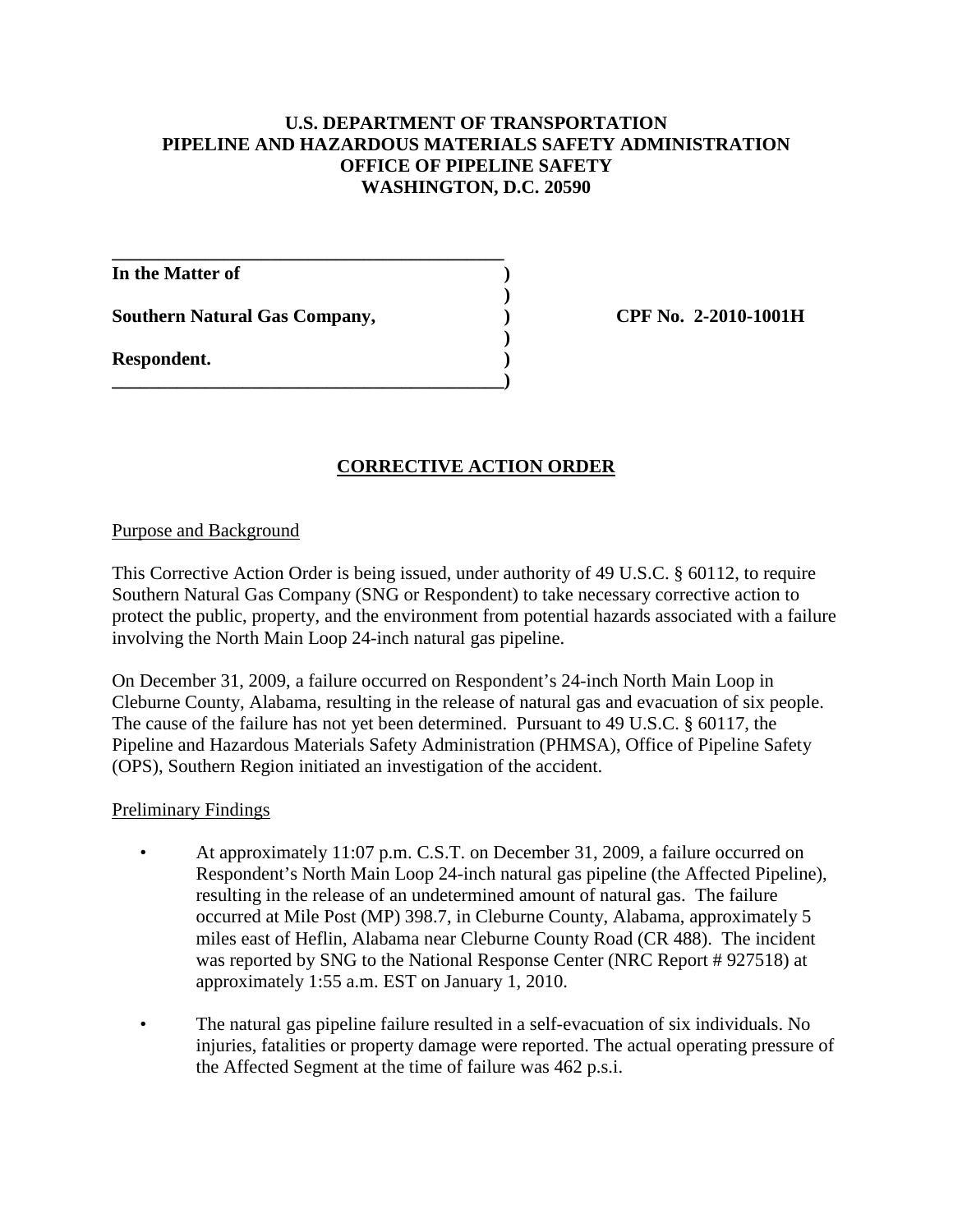- SNG isolated the affected valve section by closing the upstream Heflin Gate valve (Mile Post 391.982) and the downstream Rome-Calhoun Gate valve (Mile Post 400.244).
- The North Main System has three parallel lines, at the failure location, one of which is the North Main Loop. The North Main System is currently operating normally except for the 8.26-mile isolated valve section from Heflin Gate valve (MP 391.982) to the Rome-Calhoun Gate valve (MP 400.244).
- The cause of the failure is unknown and the investigation is ongoing. The pipe has been cut out and transported to an El Paso Energy metallurgical laboratory in the Houston, Texas area for metallurgic analysis. Preliminary visual investigation indicates that the probable cause of the failure is a crack in a wrinkle bend initiating at the double submerged arc weld long seam at the top of the pipe. The pipe failed in a wrinkle bend at the top of the pipe in an underbend of the pipe. The failure is on one of four wrinkles in the wrinkle bend and stretches from the 3 o'clock position to the 9 o'clock position circumferentially across the top of the pipe.
- The pipe that failed was manufactured by Republic and constructed in 1948. It has a 24-inch nominal diameter, 0.250-inch wall thickness, Grade X-52, and double submerged arc weld with coal tar enamel coating. The pipeline is cathodically protected.
- The maximum allowable operating pressure (MAOP) of the pipeline that failed is 500 pounds per square inch gauge (psig), established pursuant to 49 C.F.R. §192.619(c). At the time of the incident, the actual operating pressure of the pipeline segment at time of failure was 462 psig.
- In May 2007, this pipeline segment from De Armanville Compressor Station (Mile Post 380.6) to Newnan Gate (Mile Post 435.9), which includes the isolated valve section from Heflin Gate to Rome-Calhoun Gate, was inspected by a PII caliper tool and a PII hi-resolution Magnetic Flux (MFL) tool. The Heflin Gate to Rome-Calhoun Gate valve section was hydrostatically tested on July 14, 1996, at 823 psig for eight (8) hours.
- On January 26, 2008, SNG experienced a wrinkle bend failure on this same line, North Main Loop pipeline. The January 26, 2008 failure occurred at Mile Post 401.21, approximately 2.5 miles downstream of the current failure site. The metallurgical examination performed by El Paso Energy following the incident concluded that the failure consisted of a 3 feet 1-inch long circumferential, cleavage facture along the apex of the most downstream convolution of the three wrinkle, sag bends that resulted from the cumulative effects of stresses on the line. The magnetic particle inspection of the sag bend found no Stress Corrosion Cracking and no measurable external or internal corrosion was observed on the pipe segment.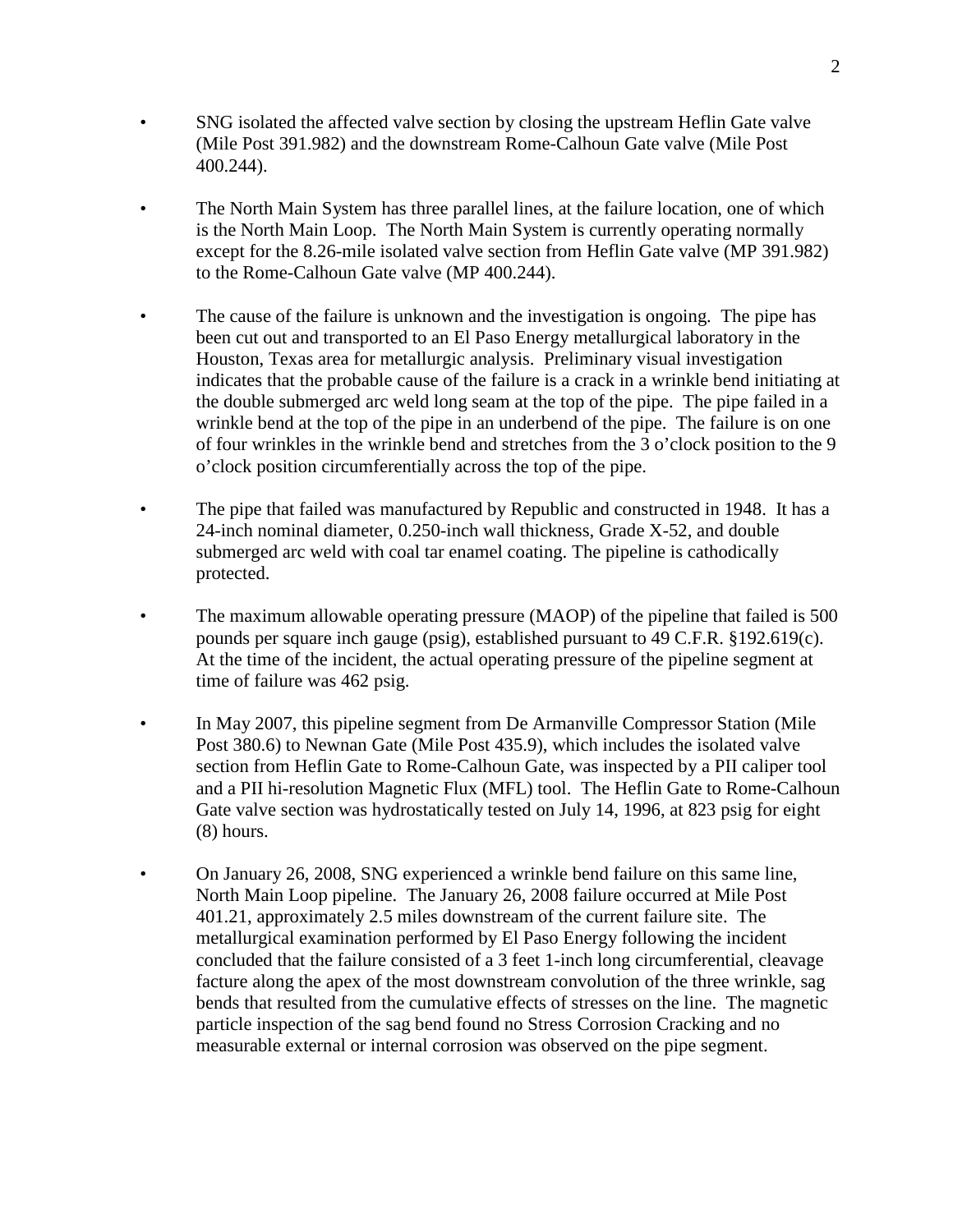- Respondent's North Main Loop originates in Ouachita Parish, Louisiana and runs through the following parishes and counties: Louisiana (Ouachita, Morehouse, West Carroll, and East Carroll), Mississippi (Issaquena, Sharkey, Yazoo, Madison, Attala, Winston, Noxubee, and Lowndes), Alabama (Pickens, Tuscaloosa, Jefferson, St Clair, Talladega, Calhoun, and Cleburne), and Georgia (Carroll and Douglas), with a delivery point at the end of the pipeline at Newman Gate in Douglas County, Georgia.
- The pipeline primarily crosses rural parts of the country (farmland and forested areas) and small towns from Pickens, Mississippi to the west side of Birmingham, Alabama where the pipeline crosses through Classes 1, 2, and 3 populated areas (open land, and suburban and other residential areas) to the end of the pipeline in Douglas County, Georgia. The pipeline crosses I-20 approximately 4 miles upstream of the failure site. The pipeline also crosses other U.S., state, and local highways. The pipeline crosses several navigable rivers and other major rivers: the Mississippi River at Mile Post 55.858, the Tombigbee River at Mile Post 244.489, the Black Warrior River at Mile Post 281.377, and the Coosa River at Mile Post 356.039.

### **Determination of Necessity for Corrective Action Order and Right to Hearing**

Section 60112 of Title 49, United States Code, provides for the issuance of a Corrective Action Order, after reasonable notice and the opportunity for a hearing, requiring corrective action, which may include the suspended or restricted use of a pipeline facility, physical inspection, testing, repair, replacement, or other action, as appropriate. The basis for making the determination that a pipeline facility is hazardous, requiring corrective action, is set forth both in the above-referenced statute and 49 C.F.R. § 190.233, a copy of which is enclosed.

Section 60112 and the regulations promulgated thereunder provide for the issuance of a Corrective Action Order without prior opportunity for notice and hearing upon a finding that failure to issue the Order expeditiously will likely result in serious harm to life, property, or the environment. In such cases, an opportunity for a hearing will be provided as soon as practicable after the issuance of the Order.

After evaluating the foregoing preliminary findings of fact, I find that continued operation of the affected pipeline without corrective measures would be hazardous to life, property, and the environment. Additionally, having considered the age of the pipe, the circumstances surrounding this failure, the possibility that the incident was caused by a wrinkle bend failure similar to the wrinkle bend configuration that caused a previous failure in the same area, the proximity of the pipeline to publicly accessed areas and roadways, including I-20, the hazardous nature of the product transported by the pipeline, the pressure required for transporting the material, the uncertainties as to the cause of the failure, and the ongoing investigation to determine the cause of the failure, I find that a failure to issue this Order expeditiously to require immediate corrective action would result in the likelihood of serious harm to life, property, or the environment.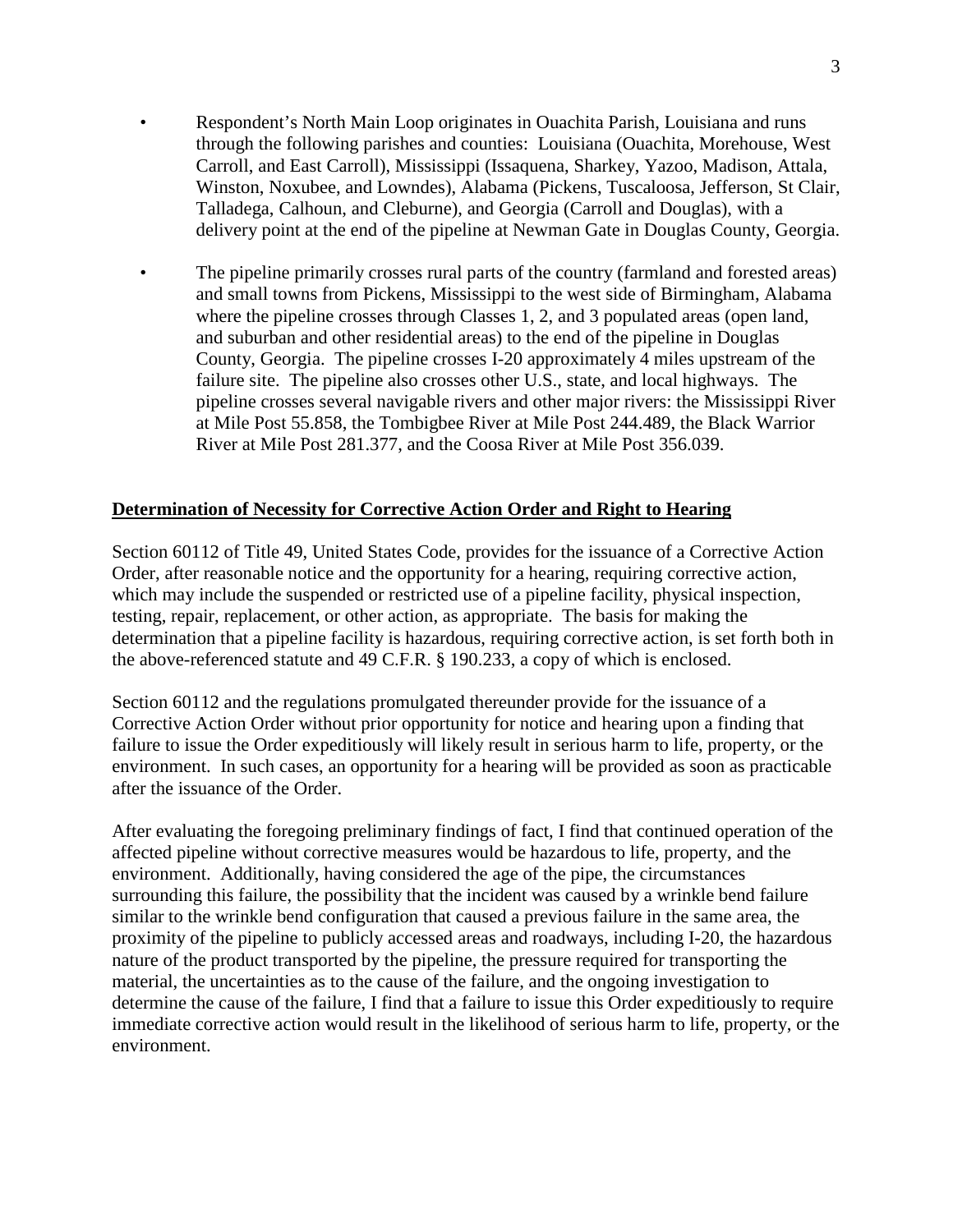Accordingly, this Corrective Action Order mandating immediate corrective action is issued without prior notice and opportunity for a hearing. The terms and conditions of this Order are effective upon receipt.

Within 10 days of receipt of this Order, Respondent may request a hearing, to be held as soon as practicable, by notifying the Associate Administrator for Pipeline Safety in writing, with a copy to the Director, Southern Region, PHMSA. If a hearing is requested, it will be held in-person in Atlanta, GA, or Washington, D.C., on a date that is mutually convenient to PHMSA and Respondent.

After receiving and analyzing additional data in the course of this investigation, PHMSA may identify other corrective measures that need to be taken. In that event, Respondent will be notified of any additional measures required and amendment of this Order will be considered. To the extent consistent with safety, Respondent will be afforded notice and an opportunity for a hearing prior to the imposition of any additional corrective measures.

## **Required Corrective Action**

Pursuant to 49 U.S.C. § 60112, I hereby order Southern Natural Gas Company to immediately take the following corrective actions with respect to the North Main Loop (the Affected Pipeline):

- 1. Southern Natural Gas Company shall not operate the 8.26 mile isolated segment, of the Affected Pipeline, from the Heflin Gate valve (MP 391.982) to the Rome-Calhoun Gate valve (MP 400.244), until authorized to do so by the Director, Southern Region (Director).
- 2. Southern Natural Gas Company will maintain at 20% pressure reduction in the operating pressure along the Affected Segment between Heflin Gate (Mile Post 391.982) to Rome Calhoun Gate (Mile Post 400.244). The operating pressure shall not exceed eighty percent (80%) of the actual operating pressure in effect immediately prior to the December 31, 2009 failure. Specifically, the pressure in the Affected Pipeline segment between Heflin Gate (Mile Post 391.982) to Rome Calhoun Gate (Mile Post 400.244) is not to exceed 369 psig when returned to service.
- 3. Maintain at 20% pressure reduction in the operating pressure along the Affected Pipeline segment between DeArmanville Compressor Station (Mile Post 380.6) and Heflin Gate (Mile Post 391.982).The operating pressure shall not exceed eighty percent (80%) of the actual operating pressure in effect immediately prior to the December 31, 2009 failure. Specifically, the pressure along the Affected Pipeline segment between DeArmanville Compressor Station and Heflin Gate is not to exceed 369 psig. The pressure restriction is to go into effect as soon as practicable, no later than 72 hours after receipt of this Order. The pressure restriction will remain in effect until written approval to increase the pressure is obtained from the Director as set forth in Item 12. If the results of any action undertaken pursuant to this Order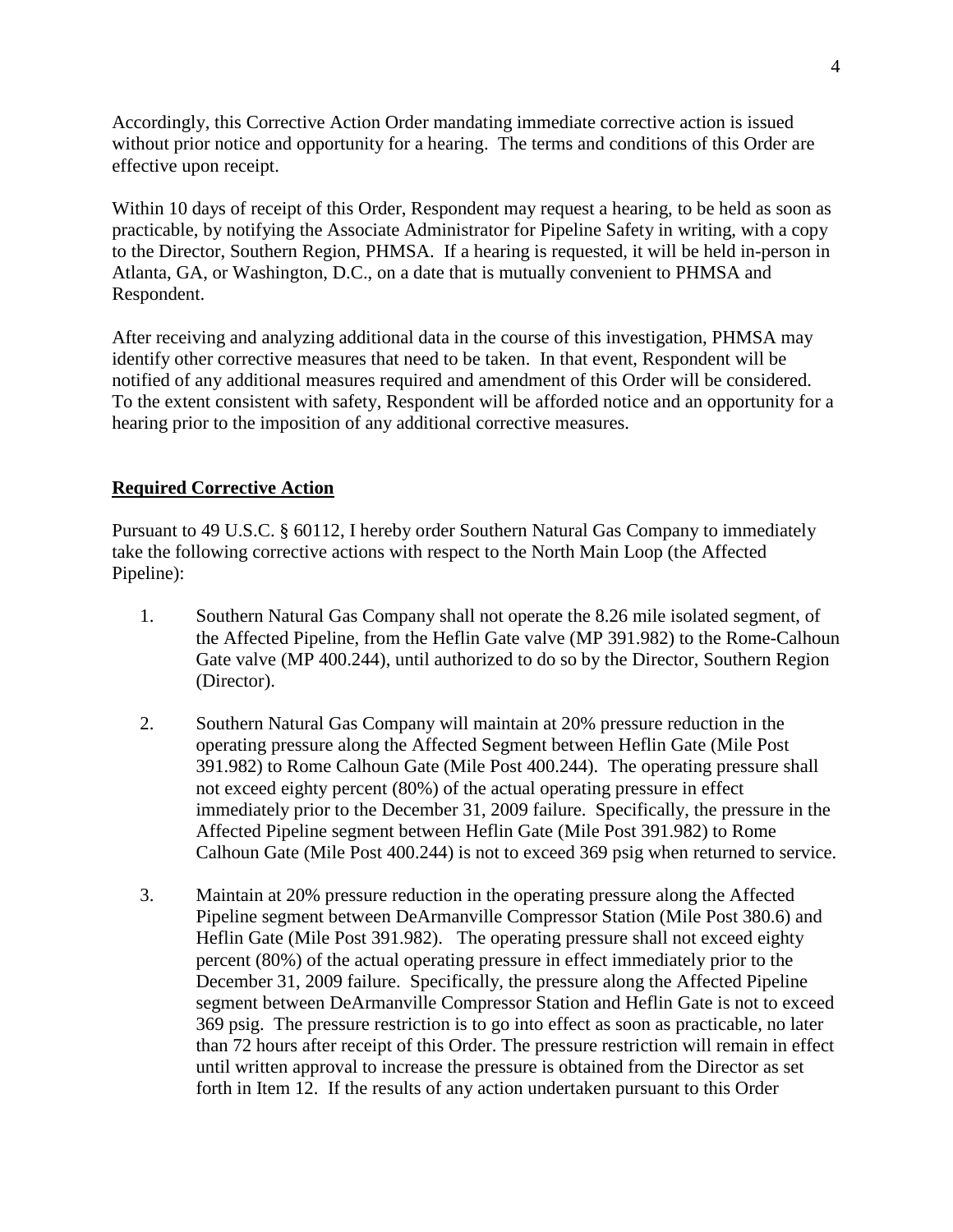necessitate a further reduction in the allowable operating pressure permitted by this Order, Respondent must further reduce the allowable operating pressure accordingly.

- 4. Within 30 days of receipt of this Order, complete mechanical and metallurgical testing and failure analysis of the failed pipe. The testing and analysis shall be completed as follows:
	- (A) When handling and transporting the failed pipe section and other evidence originating from the failure site, document the chain of custody;
	- (B) Obtain the Director's prior approval of the mechanical and metallurgical testing protocols, including the approval of the independent testing laboratory;
	- (C) Prior to commencing the mechanical and metallurgical testing, provide the Director with the scheduled date, time, and location of the testing to allow a PHMSA representative to witness the testing; and
	- (D) Ensure that the testing laboratory distributes all resulting reports in their entirety, whether draft or final, to the Director at the same time they are made available to Respondent.
- 5. Within 60 days of receipt of this Order, develop a return-to-service plan and submit to the Director for prior approval. The return-to-service plan must address incremental pressure increases and patrolling of the pipeline segment following each pressure increment. The return-to-service plan should specify a day-light restart and detail advance communications with local emergency response officials.
- 6. Within 30 days of receipt of this Order, Respondent shall perform an aerial instrument or ground instrumented leak survey of the Affected Pipeline segment between Tarrant Compressor Station MP 321.9 and Carrollton Gate MP 421.3. Respondent shall investigate all leak indications and remedy all leaks discovered. Respondent shall submit documentation of this survey to the Director within 45 days of receipt of this Order.
- 7. Within 60 days of receipt of this Order, Respondent shall perform a root cause analysis to determine the cause of the failure, including a study and analysis of environmental and other factors that may have caused stresses on the pipeline contributing to the failure. Respondent shall provide a report to the Director on the root cause analysis within 90 days of receipt of this Order.
- 8. Within 90 days of receipt of this Order, submit to the Director for approval an Integrity Verification and Remediation Plan of action to investigate, evaluate, and remediate the North Main Loop pipeline. The plan will include, at a minimum, the following actions: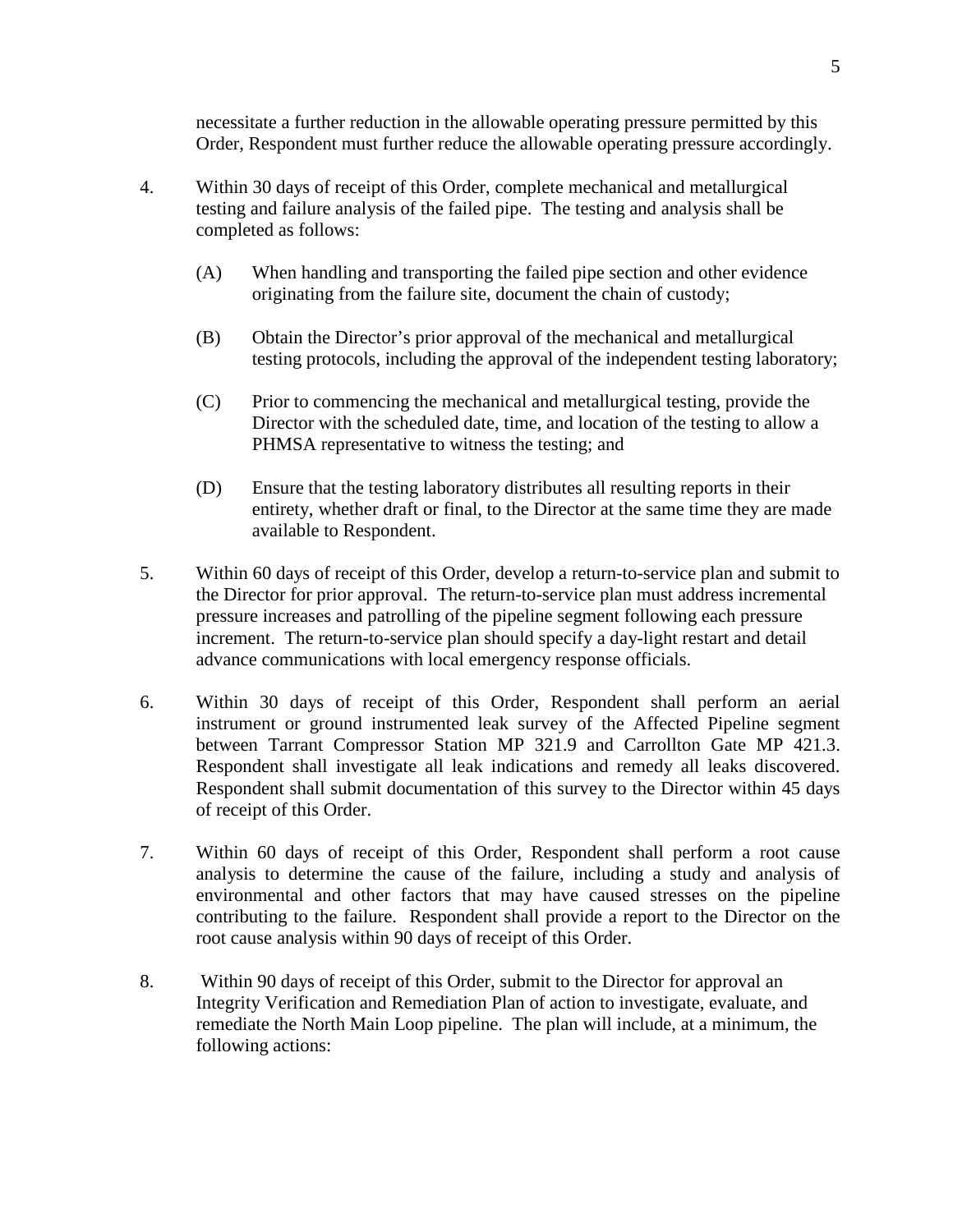- (A) Identify pipe with characteristics similar to the contributing factors identified for the January 26, 2008 and December 31, 2009 failures;
- (B) Perform an evaluation of the North Main Loop Pipeline based on the findings of the study performed as required of Item 7 (root cause analysis);
- (C) Develop and implement an integrity testing plan. The integrity testing plan must address all factors known or suspected in the failure, which may include, but not be limited to internal inspection tool surveys, pressure testing, and remedial action. The type of internal inspection tools or other testing used shall be technologically appropriate for assessing the system based on the types of failures that occurred on January 26, 2008 and December 31, 2009, with emphasis on identifying and evaluating the following: 1) anomalies associated with wrinkle bends, dents, gouges, and grooves; 2) metal loss due to corrosion; 3) the orientation of the longitudinal seam of the pipe; 4) pipe deformation; and 5) longitudinal cracks.
- (D) A detailed description of the inspection and repair criteria to be used in the field evaluation of the anomalies that are excavated. This is to include a description of how any defects are to be graded and the schedule for repairs or replacement
- (E) Evaluate the pipe on the North Main Loop Pipeline identified as having the potential to fail and remediate as necessary;
- (F) Of the pipe identified as having a potential to fail, focus on areas where there is a potential threat to life, property or the environment. Consider and incorporate the findings of Items 4 and 7 above;
- (G) Incorporate the findings to determine if conditions similar to those contributing to the failures are likely to exist elsewhere on the Affected Pipeline; and provide a proposed schedule for completion of the actions required by paragraphs (A) through (F) of this Item.
- 9. The Integrity Verification and Remediation Plan becomes incorporated into this Order and shall be revised as necessary to incorporate the results of actions undertaken pursuant to this Order and whenever necessary to incorporate new information obtained during the failure investigation and remedial activities. Submit any such plan revisions to the Director for prior approval. The Director may approve plan elements incrementally.
- 10. Submit quarterly reports to the Director that: (1) include available data and results of the testing and evaluations required by this Order; and (2) describe the progress of the repairs and other remedial actions being undertaken. The first quarterly report shall be due March 31, 2010.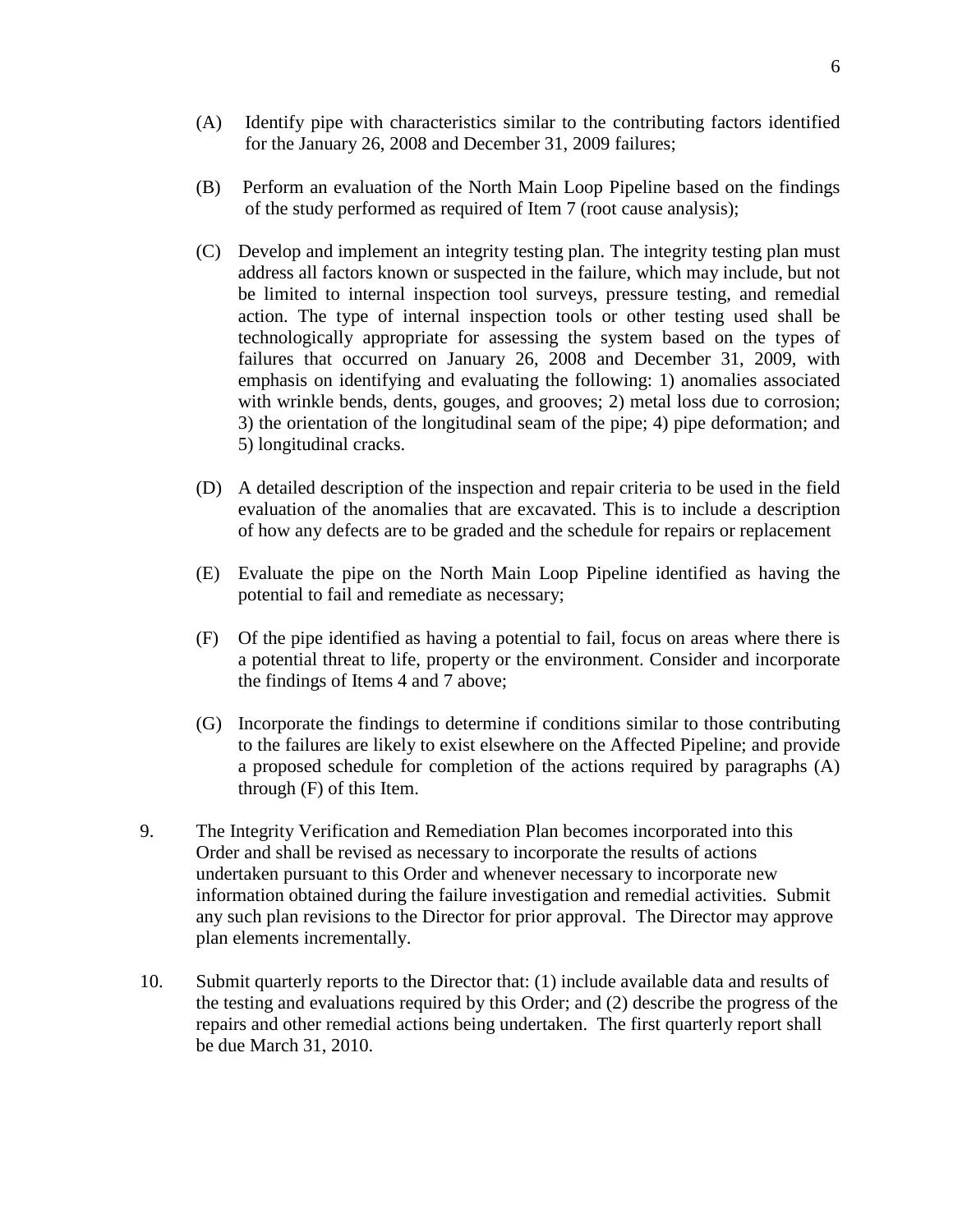- 11. Maintain documentation of the costs associated with implementation of this Corrective Action Order. Include in each quarterly report submitted pursuant to Item 10, the to-date total costs associated with: (1) preparation and revision of procedures, studies and analyses; (2) physical changes to pipeline infrastructure, including repairs, replacements and other modifications; and (3) environmental remediation.
- 12. The Director may allow the removal or modification of the pressure restrictions set forth in Items 2 and 3 upon a written request from Respondent demonstrating that the hazard has been abated and that restoring the affected pipeline, or portion thereof, to its pre-failure operating pressure is justified based on a reliable engineering analysis showing that the pressure increase is safe considering all known defects, anomalies, and operating parameters of the pipeline. The Director may allow temporary modification of the pressure restriction to allow for public safety and critical gas supply: In the event of a temporary modification of the pressure restriction, the Director may require alternate safety precautions to provide for public safety.

The Director may grant an extension of time for compliance with any of the terms of this Order upon a written request timely submitted demonstrating good cause for an extension.

With respect to each submission that under this Order requires the approval of the Director, the Director may: (a) approve, in whole or part, the submission; (b) approve the submission on specified conditions; (c) modify the submission to cure the deficiencies; (d) disapprove in whole or in part, the submission, directing that Respondent modify the submission, or (e) any combination of the above. In the event of approval, approval upon conditions, or modification by the Director, Respondent shall proceed to take all action required by the submission as approved or modified by the Director. In the event that the Director disapproves all or any portion of the submission, Respondent shall correct all deficiencies within the time specified by the Director, and resubmit it for approval. In the event that a resubmitted item is disapproved in whole or in part, the Director may again require Respondent to correct the deficiencies in accordance with the foregoing procedure, and/or the Director may otherwise proceed to enforce the terms of this Order.

Respondent may appeal any decision of the Director to the Associate Administrator for Pipeline Safety. Decisions of the Associate Administrator shall be final.

The actions required by this Corrective Action Order are in addition to and do not waive any requirements that apply to Respondent's pipeline system under 49 C.F.R. Parts 190 through 199, under any other order issued to Respondent under authority of 49 U.S.C. chapter 601, or under any other provision of Federal or State law.